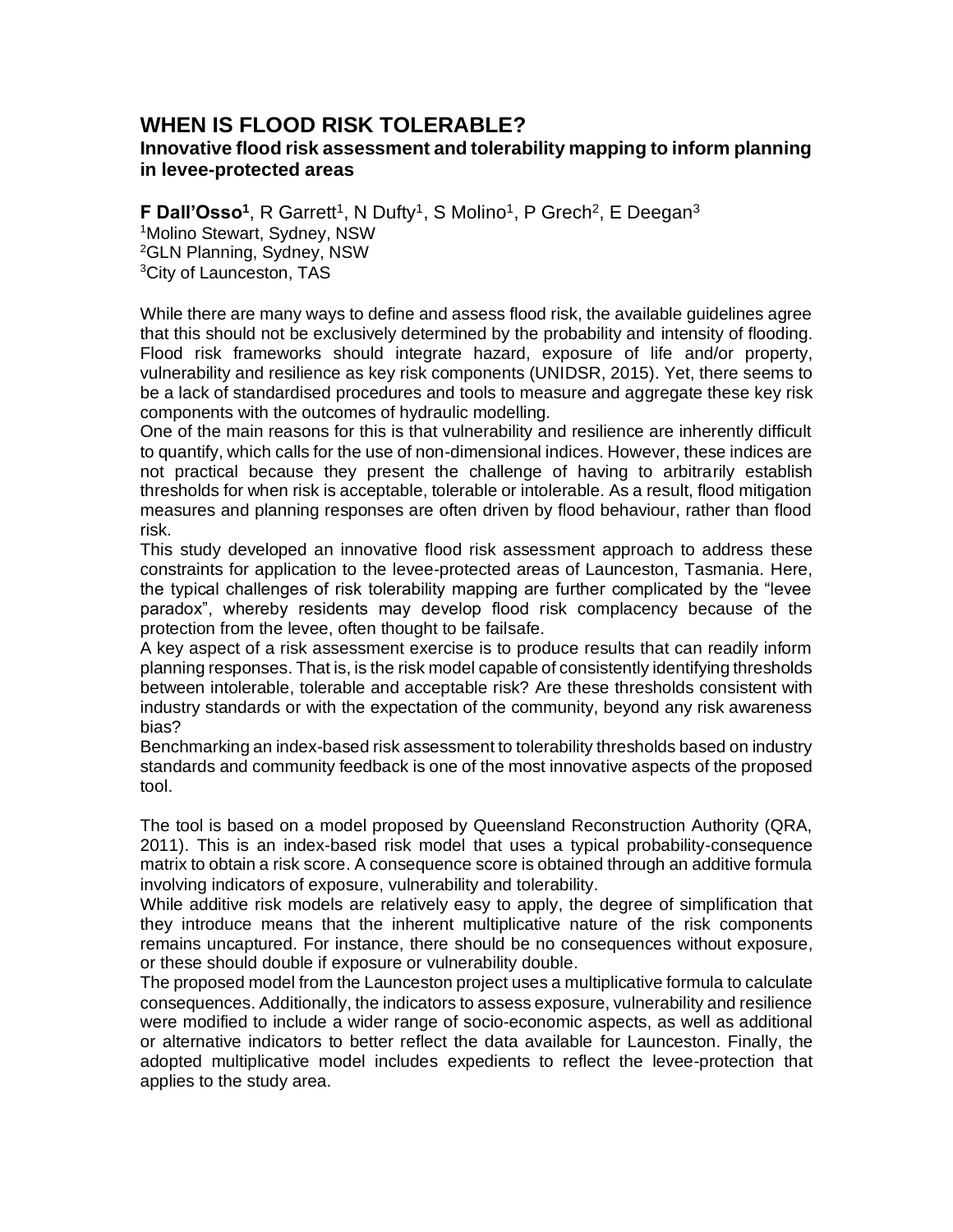Six design flood events (5% AEP, 2% AEP, 1% AEP, 0.5% AEP, 0.2% AEP and 0.05% AEP) were considered under present and two future climate scenarios: year 2050 and year 2090. An additional scenario in year 2050 was included to investigate the potential effects of a levee breach caused by the 1% AEP event. This was selected because the 1% AEP event in 2050 would reach the crest of the embankment and a breach in that scenario would be more likely and would cause the greatest incremental impacts beyond the levee. The levee breach model outcomes for this scenario were obtained from a previous modelling exercise (BMT, 2018), which provided a flood envelope of 23 different breaches occurring at arbitrarily-selected locations along the levee.

Additionally, for scenarios in 2050 and 2090, an estimate of the development potential of each precinct in the study area was used to infer the possible future number of lots.

Importantly, the model's risk tolerability thresholds were benchmarked against industry standards and community expectations. While industry standards are relatively well defined, at least when it comes to cornerstones such as avoiding flood risk to property up to the 1 in 100 AEP event and risk to life up to the PMF, every community, in fact every individual, has a different flood risk tolerability threshold.

In Launceston, we attempted to capture this variability via a community survey, which was designed by Molino Stewart and distributed by Council to all residential and commercial addresses in the study area (Dufty et al., in press). In addition to exploring local tolerability thresholds, the survey assessed community resilience as a combination of factors such as risk awareness and perception, preparedness, emergency response and social capital. A total of 476 completed surveys were received from residential and commercial properties.

The community survey informed the "calibration" of the risk model. The model assumptions were adjusted iteratively until it produced risk tolerability scores that were consistent with floodplain management best practices and the self-assessed tolerability thresholds of the Launceston community, at least to an extent commensurate to the estimated risk awareness bias.

The results of the study suggest that, under current climate conditions, no properties in the study area have intolerable flood risk, while 30% have tolerable risk and 70% have acceptable risk. However, under future climate conditions and with increased development, 8% of properties may have intolerable flood risk by 2050, which increases to 38% by 2090.

When the levee breach scenario in a 1% AEP event in the year 2050 is considered, the risk model produces significantly higher flood risk levels, although this is largely due to the assumptions of the BMT (2018) breach model, including an envelope of flood extents and depths of 23 different breaches. In a real event, a single breach would be most likely to occur, and the actual flood impact would be significantly less.

The model was designed to be sensitive to variations in vulnerability and resilience, consistent with the relevant literature (Cardona et al., 2012). This assumption meant that measures to manage vulnerability and resilience may result in a significant reduction of the number of lots with intolerable risk in year 2050. However, in year 2090, risk will be mostly driven by the increased frequency of flooding due to climate change, and more stringent and transformational planning responses, or measures to change flood behaviour may be necessary.

Finally, the study outcomes were used to inform medium to long term planning strategies for flood risk management in Launceston, and specifically: